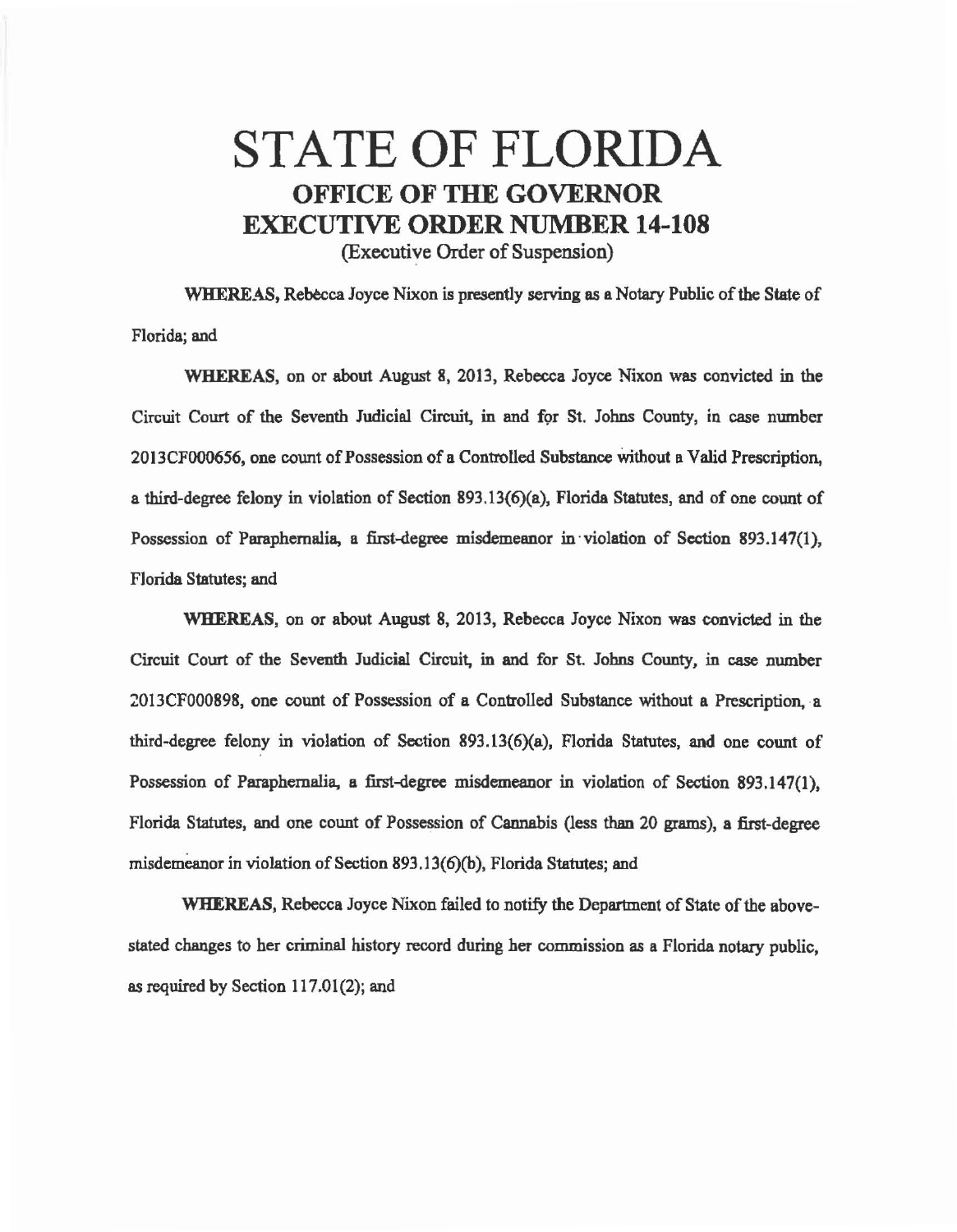WHEREAS, on January 9, 2014, and January 22, 2014, this Office notified Rebecca Joyce Nixon by certified mail, and required that she respond to the investigation by this Office regarding her felony convictions while commissioned as a Florida notary public; and

WHEREAS, during the investigation by this Office, it was discovered that Rebecca 1 oyce Nixon had moved from the address on file and had failed to notify the Department of State of her change of address within 60 days, as required by Section 117.01(2), Florida Statutes; and

WHEREAS, to date, this Office has not received the required response from Rebecca Joyce Nixon; and

WHEREAS, the Governor is authorized by Article IV, Section 7 of the Florida Constitution to suspend from office by executive order an appointed public official for the commission of a felony; and

WHEREAS, it is in the best interests of the citizens of the State of Florida that Rebecca Joyce Nixon be immediately suspended from the public office, which she now holds, upon the grounds set forth in this Executive Order;

NOW, THEREFORE, I, RICK SCOTT, Governor of Florida, pursuant to Article IV, Section 7 of the Florida Constitution and Section 117.01(4), Florida Statutes, find and state as follows:

- A. Rebecca Joyce Nixon is a duly appointed Notary Public of the State of Florida, pursuant to Section 117.01, Florida Statutes.
- B. Rebecca Joyce Nixon is commissioned as a Florida notary public from October 18, 2011, through October 17, 2015.
- C. Rebecca Joyce Nixon was convicted of felonies in St. Johns County in 2013, while commissioned as a Florida notary public.